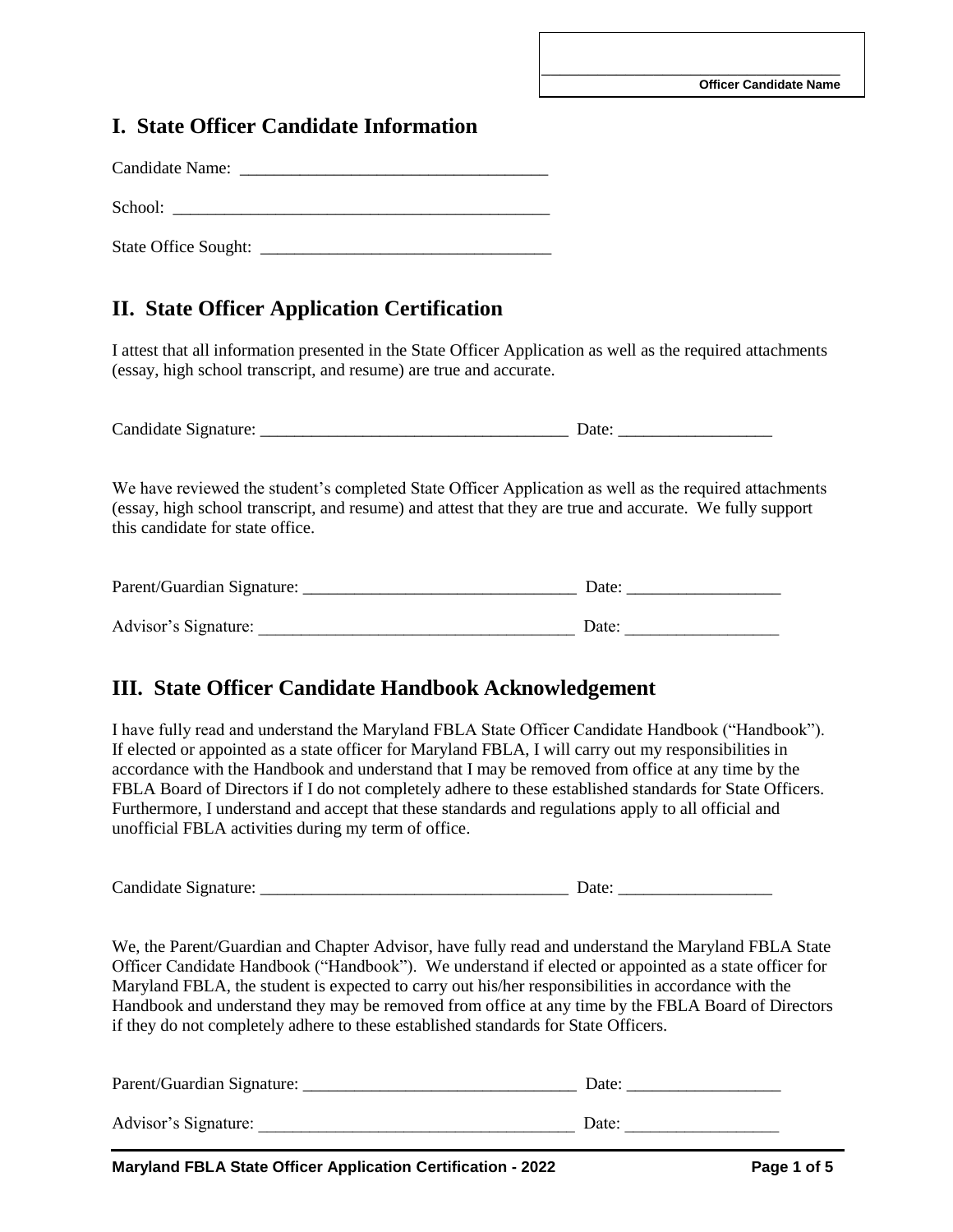# **IV. Code of Conduct, Code of Ethics, and Events/Activities Commitment**

I have read and understand the Code of Conduct, Code of Ethics, and Events/Activities Commitment. If elected or appointed as a state officer for Maryland FBLA, I will carry out my responsibilities in accordance with these statements and understand that I may be removed from office at any time by the FBLA Board of Directors if I do not completely adhere to these established standards for State Officers. Furthermore, I understand and accept that these standards and regulations apply to all official and unofficial FBLA activities during my term of office.

| Candidate Signature:       | Date: |
|----------------------------|-------|
|                            |       |
|                            |       |
| Parent/Guardian Signature: | Date: |

We, the Chapter Advisor and School Principal, have reviewed the applicant's scholastic ability, upcoming school/personal workload, and the Code of Conduct, Code of Ethics, and Events/Activities Commitment and recommend them for Maryland FBLA state office.

| Advisor's Signature:   | Date: |
|------------------------|-------|
|                        |       |
|                        |       |
| Principal's Signature: | Date: |

I, the Chapter Advisor, will attend the organizational meeting with the state officer team on the date specified in the Events/Activities Commitment section of the state officer application. I understand that both my state officer's attendance and my attendance are required at this meeting. In addition, the chapter advisor commits to submitting dues to National and Maryland FBLA-PBL for the officer and at least four other members on or before October 20.

| Advisor's Signature: | )ate: |
|----------------------|-------|
|                      |       |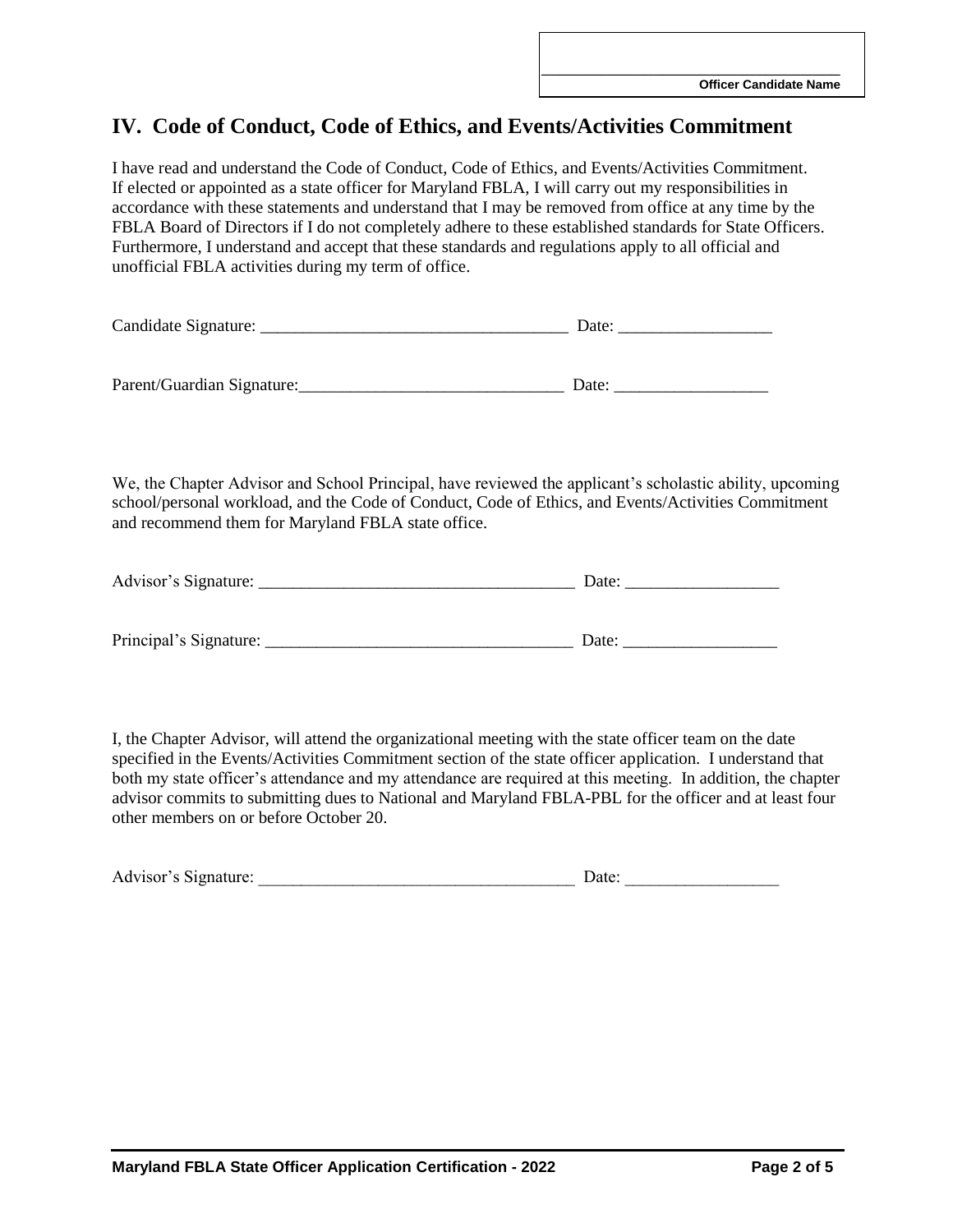## **V. Certification of the State Officer Candidate**

### Certification by Local Chapter (Advisor & Chapter President) and School Principal

The credentials for this candidate are included in the State Officer Application and attachments. To the best of our knowledge, our candidate meets the qualifications specified in this application for the office sought and is recommended by a two-thirds vote of the total membership of our chapter. If elected or appointed, our candidate will receive the enthusiastic support of the chapter, school, and advisor, in the execution of the duties of this office. We have read the State Officer Candidate Handbook, including but not limited to the Code of Conduct, Code of Ethics, and Events/Activities Commitment, and agree to assist our candidate as necessary in their leadership development.

Chapter President Chapter Advisor School Principal

\_\_\_\_\_\_\_\_\_\_\_\_\_\_\_\_\_\_\_\_\_\_\_\_\_ \_\_\_\_\_\_\_\_\_\_\_\_\_\_\_\_\_\_\_\_\_ \_\_\_\_\_\_\_\_\_\_\_\_\_\_\_\_\_\_\_\_\_\_

\_\_\_\_\_\_\_\_\_\_\_\_\_\_\_\_\_\_\_\_\_\_\_\_\_ \_\_\_\_\_\_\_\_\_\_\_\_\_\_\_\_\_\_\_\_\_ \_\_\_\_\_\_\_\_\_\_\_\_\_\_\_\_\_\_\_\_\_\_

Date Date Date Date

### Certification by Parent/Guardian

If my son/daughter is elected to state office, I understand that he/she will be required to commit to and attend all activities as specified in this State Officer Application and Handbook. In addition, he/she will be expected to fully participate in all other meetings and events called by Maryland FBLA. As parent/guardian, I/we will support our child and assist as necessary with travel, monetary assistance, and moral support of their leadership development. I/We have read the State Officer Candidate Handbook, including but not limited to the Code of Conduct, Code of Ethics, and Events/Activities Commitment and agree to assist our child as necessary in their leadership development. I/We grant permission to Maryland FBLA to put my/our son/daughter's name, FBLA office, FBLA office e-mail address, school information, picture(s), and/or video(s) on the Maryland FBLA web site and in other materials published, displayed, exhibited or disseminated in any and all forms of media or distribution.

Parent/Guardian Print Name

\_\_\_\_\_\_\_\_\_\_\_\_\_\_\_\_\_\_\_\_\_\_\_\_\_\_\_\_ \_\_\_\_\_\_\_\_\_\_\_\_\_\_\_\_\_\_\_\_\_\_\_\_\_\_\_\_

\_\_\_\_\_\_\_\_\_\_\_\_\_\_\_\_\_\_\_\_\_\_\_\_\_\_\_\_ \_\_\_\_\_\_\_\_\_\_\_\_\_\_\_\_\_\_\_\_\_\_\_\_\_\_\_\_

Date Home and Cell Phone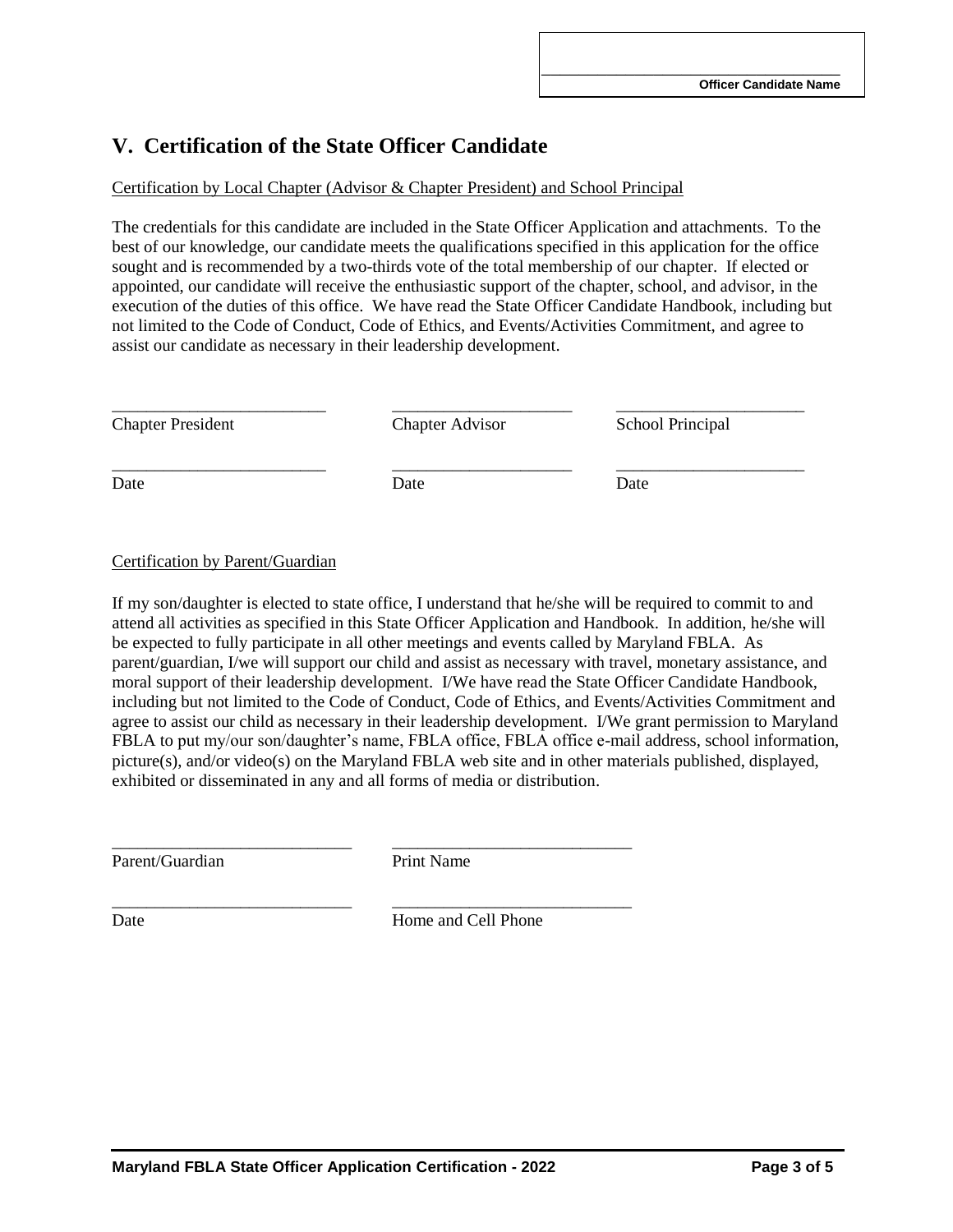## **V. Certification of the State Officer Candidate (continued)**

#### Certification by Officer Candidate

I agree to adhere to the state officer candidate rules and regulations and, if elected or appointed, will fulfill the duties and responsibilities of the state office as stated in this State Officer Application and the State Officer Candidate Handbook. I have read the State Officer Candidate Handbook, including but not limited to the Code of Conduct, Code of Ethics, and Events/Activities Commitment, and agree to these items in my leadership development.

State Officer Candidate Date

\_\_\_\_\_\_\_\_\_\_\_\_\_\_\_\_\_\_\_\_\_\_\_\_\_ \_\_\_\_\_\_\_\_\_\_\_\_\_\_\_\_\_\_\_\_\_\_\_\_\_

#### Reimbursement Certification

I agree to reimburse Maryland FBLA for costs associated with service as a state officer in the event that I am unable to complete my term of office. Resignation may include non-medical reasons; removal from office for failure to follow the State Officer Candidate Handbook, including but not limited to the Code of Conduct, Code of Ethics, Events/Activities Commitment, Communication Requirements, and Transportation Requirements; failure to maintain the required GPA; and/or other circumstances not becoming of an FBLA State Officer.

State Officer Candidate Chapter Advisor Parent/Guardian

\_\_\_\_\_\_\_\_\_\_\_\_\_\_\_\_\_\_\_\_\_\_\_\_\_ \_\_\_\_\_\_\_\_\_\_\_\_\_\_\_\_\_\_\_\_\_ \_\_\_\_\_\_\_\_\_\_\_\_\_\_\_\_\_\_\_\_\_\_

\_\_\_\_\_\_\_\_\_\_\_\_\_\_\_\_\_\_\_\_\_\_\_\_\_ \_\_\_\_\_\_\_\_\_\_\_\_\_\_\_\_\_\_\_\_\_ \_\_\_\_\_\_\_\_\_\_\_\_\_\_\_\_\_\_\_\_\_\_

Date Date Date Date